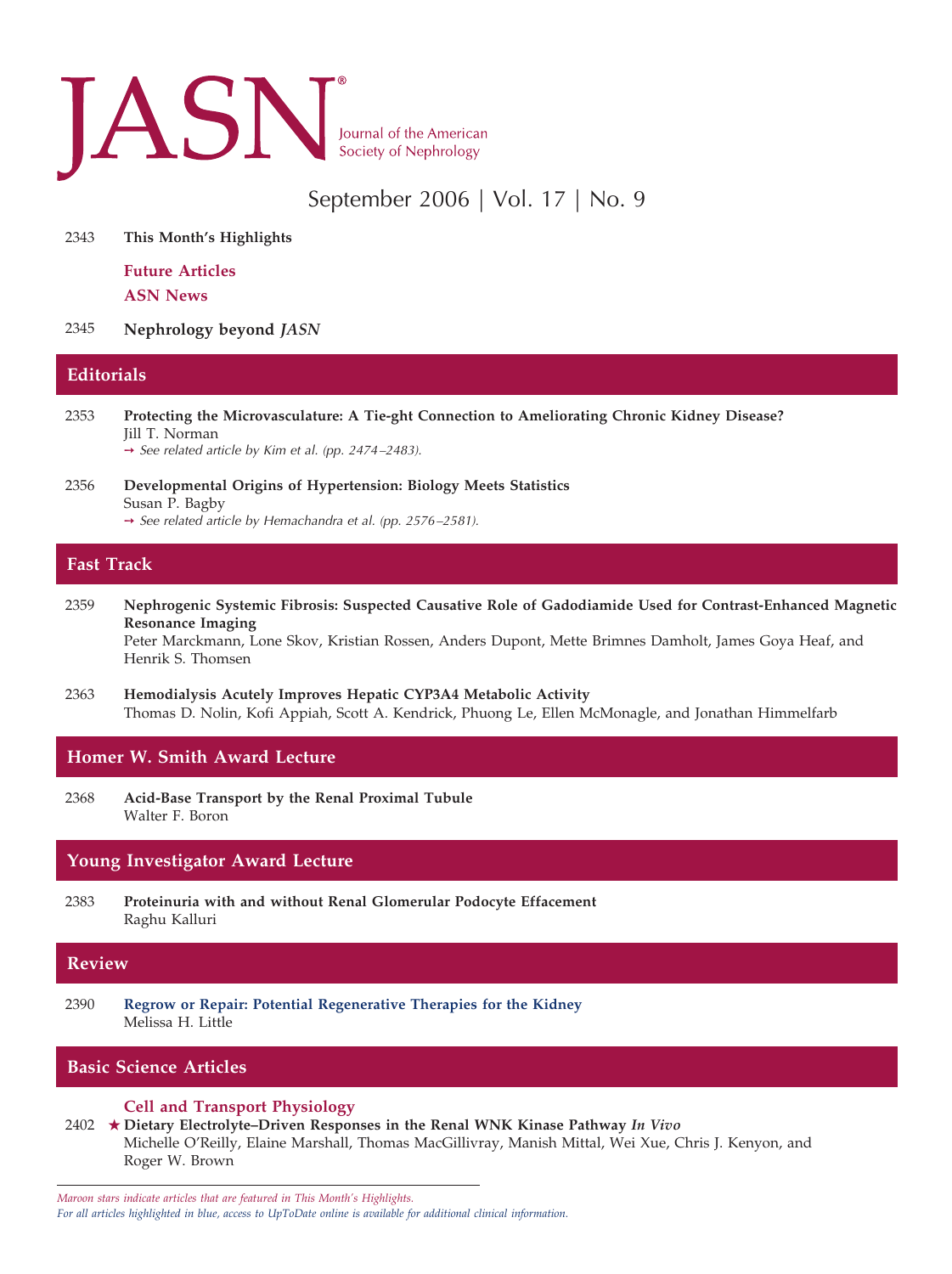# **Cell Biology**

- 2414 **Akt and Mammalian Target of Rapamycin Regulate Separate Systems of Proteolysis in Renal Tubular Cells** Wen Shen, Nikia S. Brown, Patrick F. Finn, J. Fred Dice, and Harold A. Franch
- 2424 **Nephrocystin Specifically Localizes to the Transition Zone of Renal and Respiratory Cilia and Photoreceptor Connecting Cilia**

Manfred Fliegauf, Judit Horvath, Christian von Schnakenburg, Heike Olbrich, Dominik Müller, Julia Thumfart, Bernhard Schermer, Gregory J. Pazour, Hartmut P.H. Neumann, Hanswalter Zentgraf, Thomas Benzing, and Heymut Omran

2434 **Dependence of Cisplatin-Induced Cell Death** *In Vitro* **and** *In Vivo* **on Cyclin-Dependent Kinase 2** Peter M. Price, Fang Yu, Philipp Kaldis, Eiman Aleem, Grażyna Nowak, Robert L. Safirstein, and Judit Megyesi

#### **Genetics and Development**

2443 **Isolation and Characterization of Multipotent Progenitor Cells from the Bowman's Capsule of Adult Human Kidneys**

Costanza Sagrinati, Giuseppe Stefano Netti, Benedetta Mazzinghi, Elena Lazzeri, Francesco Liotta, Francesca Frosali, Elisa Ronconi, Claudia Meini, Mauro Gacci, Roberta Squecco, Marco Carini, Loreto Gesualdo, Fabio Francini, Enrico Maggi, Francesco Annunziato, Laura Lasagni, Mario Serio, Sergio Romagnani, and Paola Romagnani

#### **Hemodynamics and Vascular Regulation**

2457 **Ouabain Inhibits Tubuloglomerular Feedback in Mutant Mice with Ouabain-Sensitive 1 Na,K-ATPase** John N. Lorenz, Iva Dostanic-Larson, Gary E. Shull, and Jerry B. Lingrel

### **Pathophysiology of Renal Disease and Progression**

- 2464 **Anti-Inflammatory Effect of Hepatocyte Growth Factor in Chronic Kidney Disease: Targeting the Inflamed Vascular Endothelium** Rujun Gong, Abdalla Rifai, and Lance D. Dworkin
- 2474 **COMP–Angiopoietin-1 Ameliorates Renal Fibrosis in a Unilateral Ureteral Obstruction Model** Won Kim, Sang-Ok Moon, Sang Yong Lee, Kyu Yun Jang, Chung-Hyun Cho, Gou Young Koh, Kyu-Sil Choi, Kwon-Ha Yoon, Mi Jeong Sung, Duk Hoon Kim, Sik Lee, Kyung Pyo Kang, and Sung Kwang Park ➙ *See related editorial by Norman et al. (pp. 2353–2355).*
- 2484 **Connective Tissue Growth Factor Plays an Important Role in Advanced Glycation End Product–Induced Tubular Epithelial-to-Mesenchymal Transition: Implications for Diabetic Renal Disease** Wendy C. Burns, Stephen M. Twigg, Josephine M. Forbes, Josefa Pete, Christos Tikellis, Vicki Thallas-Bonke, Merlin C. Thomas, Mark E. Cooper, and Phillip Kantharidis
- 2495 **Contribution of Nonproteolytically Activated Prorenin in Glomeruli to Hypertensive Renal Damage** Atsuhiro Ichihara, Yuki Kaneshiro, Tomoko Takemitsu, Mariyo Sakoda, Tsutomu Nakagawa, Akira Nishiyama, Hiroshi Kawachi, Fujio Shimizu, and Tadashi Inagami
- 2504 **Renal Bone Morphogenetic Protein-7 Protects against Diabetic Nephropathy** Shinong Wang, Mark de Caestecker, Jeffrey Kopp, Grace Mitu, Janine LaPage, and Raimund Hirschberg
- 2513 **Induction of Glomerular Heparanase Expression in Rats with Adriamycin Nephropathy Is Regulated by Reactive Oxygen Species and the Renin-Angiotensin System** Andrea Kramer, Mabel van den Hoven, Angelique Rops, Tessa Wijnhoven, Lambert van den Heuvel, Joost Lensen, Toin van Kuppevelt, Harry van Goor, Johan van der Vlag, Gerjan Navis, and Jo H.M. Berden

#### **Basic Transplantation**

2521 **CCL19-IgG Prevents Allograft Rejection by Impairment of Immune Cell Trafficking** Ekkehard Ziegler, Faikah Gueler, Song Rong, Michael Mengel, Oliver Witzke, Andreas Kribben, Hermann Haller, Ulrich Kunzendorf, and Stefan Krautwald

## **Disease of the Month**

2533 **Multiple Myeloma** Stephen M. Korbet and Melvin M. Schwartz

# **Clinical Science Articles**

## **Clinical Nephrology**

2546 **Falling into the Doughnut Hole: Drug Spending among Beneficiaries with End-Stage Renal Disease under Medicare Part D Plans**

Uptal D. Patel and Matthew M. Davis